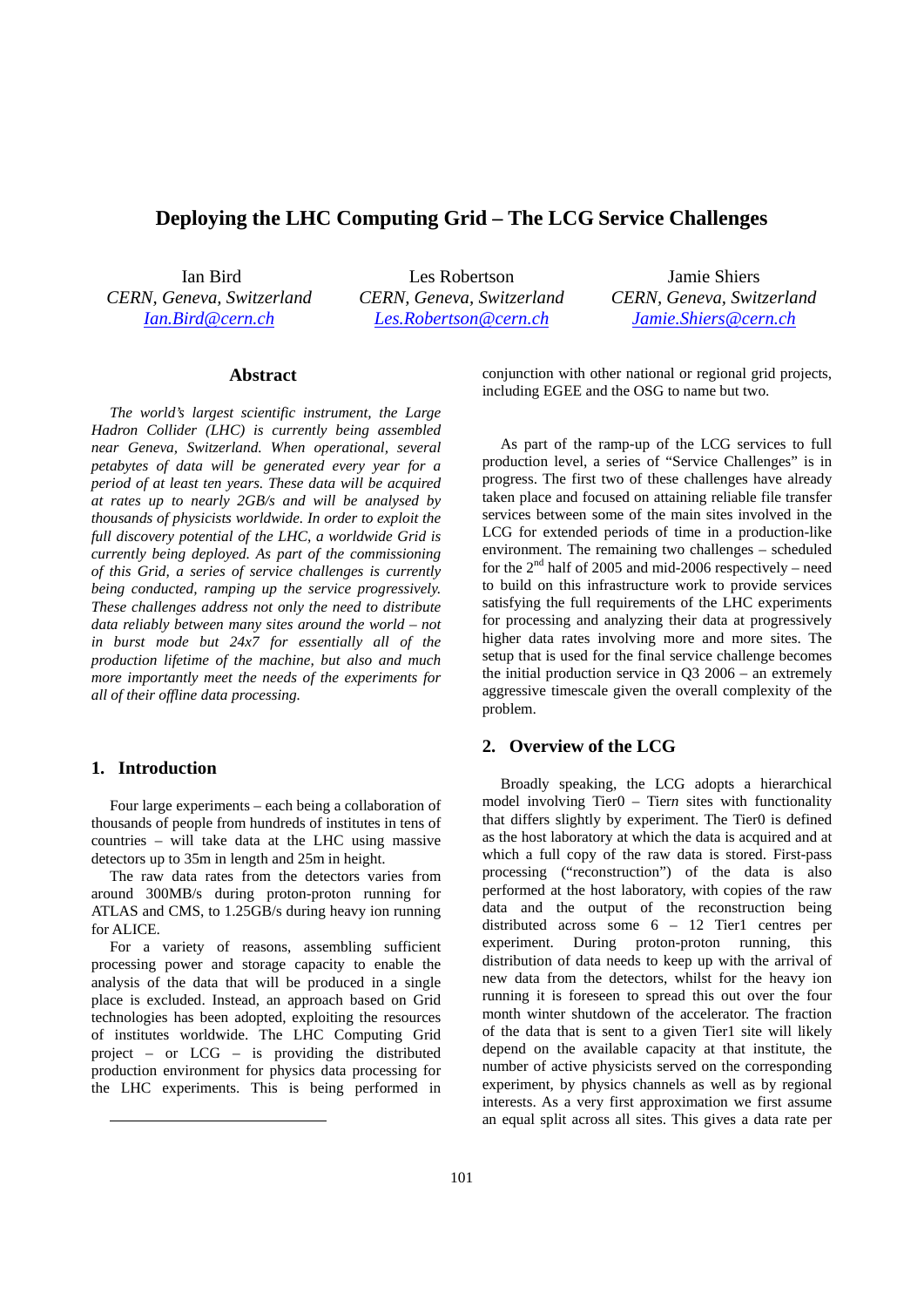Tier1 between some 50MB/s and 200MB/s, although in reality a figure of some 150MB/s per site with peaks of some 200-250MB/s are more likely.

Of the four LHC experiments – ALICE, ATLAS, CMS and LHCb – most maintain a single copy of the raw and reconstructed data spread across all Tier1s, with a 2<sup>nd</sup> full copy being maintained at CERN. ATLAS intend to store two copies of the reconstructed at the Tier1s with an additional full copy at Brookhaven National laboratory (BNL) in the US. As well as storing these data, the Tier1 sites are responsible for reprocessing of these data, as improved calibrations and algorithms are developed, serving the end-user analysis needs of physicists as well as providing additional services to the Tier2 sites. The Tier2 sites – which typically number some 15 – 30 per experiment – are largely devoted to the production and processing of simulated data, improved calibrations and also in most cases end-user analysis. They do not provide long-term archival storage – this being one of the main services provided to them by the Tier1 sites (another important service being the delivery of analysis data as needed by the local user community). This model is clearly simplistic, but serves to provide an outline of the responsibilities of each site and the services that they require and / or offer.

| Location     | <b>ALIC</b> | <b>ATLA</b> | <b>CMS</b> | <b>LHC</b> |
|--------------|-------------|-------------|------------|------------|
|              | E           | ${\bf S}$   |            | b          |
| Amsterdam    | Yes         | Yes         |            | Yes        |
| (NIKHEF/SARA |             |             |            |            |
|              |             |             |            |            |
| Barcelona    |             | Yes         | Yes        | Yes        |
| (PIC)        |             |             |            |            |
| Batavia      |             |             | Yes        |            |
| (FNAL, IL)   |             |             |            |            |
| Bologna      | Yes         | Yes         | Yes        | Yes        |
| (CNAF)       |             |             |            |            |
| Brookhaven,  |             | Yes         |            |            |
| (BNL, NY)    |             |             |            |            |
| Distributed  | Yes         | Yes         |            |            |
| (Nordic)     |             |             |            |            |
| Didcot       | Yes         | Yes         | Yes        | Yes        |
| (RAL)        |             |             |            |            |
| Karlsruhe    | Yes         | Yes         | Yes        | Yes        |
| (GridKa)     |             |             |            |            |
| Lyon         | Yes         | Yes         | Yes        | Yes        |
| (CCIN2P3)    |             |             |            |            |
| Taipei       |             | Yes         | Yes        |            |
| (ASCC)       |             |             |            |            |
| Vancouver    |             | Yes         |            |            |
| (TRIUMF)     |             |             |            |            |

**Table 1. Tier1 Centres for the LCG** 

The Tier1 sites that have currently been identified are shown in the table above. Whilst many of the European sites support all or several of the experiments, this is not currently true for the sites elsewhere, although the size of communities that the latter serve needs also to be taken into account.

## **3. Roll out of the LCG Service**

At the time of writing, the LHC accelerator and the detectors are in the process of being assembled. First collisions are expected in mid-2007, although data generated by the interactions of cosmic rays in the detectors will begin in the summer of 2006. A significant amount of work on developing the offline computing models and software of the experiments has been underway for many years now and for these purposes it is necessary to ramp up the services earlier still. As is shown in the figure below, the initial service needs to be in place as early as September 2006.



**Figure 1. Roll out schedule for the LCG** 

### **4. Summary of Service Challenge 1**

This initial service challenge had rather modest goals. It did not attempt to transfer real files, nor was tape storage involved. The primary motivation was to understand the issues involved in running high throughput transfers for extended periods of time in full production mode. Although more sites took part in this challenge than originally foreseen – and significant valuable experience was gained – the main target of running for a prolonged period was not achieved. This served to underline the fact that whilst much can be achieved by a super-human effort for short periods, this is not a realistic solution for services than need to run 24x7 for many months at a time for a total period in excess of a decade.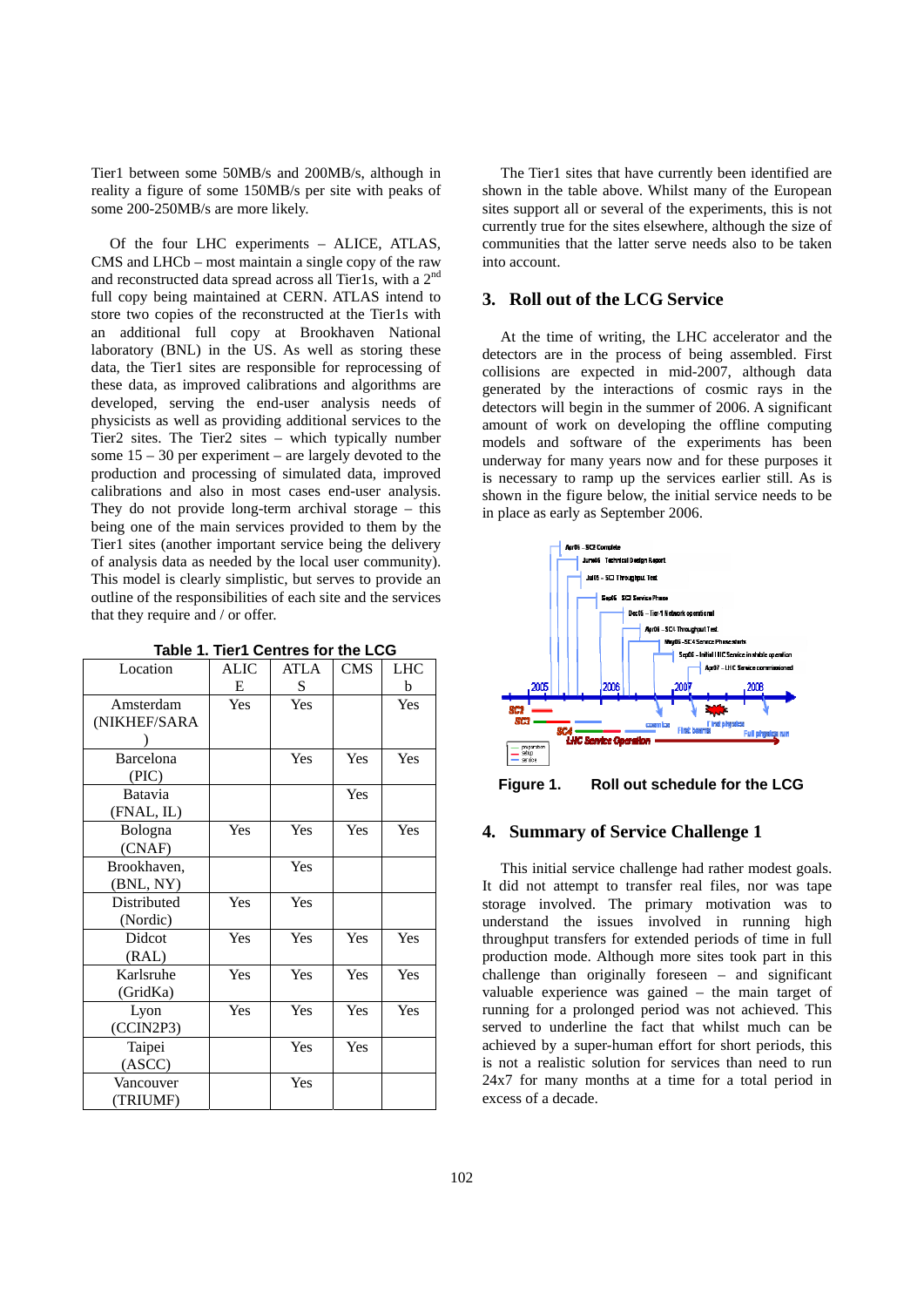#### **5. Summary of Service Challenge 2**

Service challenge 2 was intended to build on the previous challenge, adding additional sites – each of which should sustain transfers of 100MB/s disk to disk – with an aggregate throughput out of CERN of 500MB/s. It was intended that this rate be maintained for 10 days, after which transfers to individual sites would be pushed to the maximum. As can be seen from the figure below, the throughput goals were exceeded, with a total of 500TB being transferred at average rates of some 600MB/s.



**Figure 2. Throughput to Multiple Sites** 

A rate of 800MB/s was achieved between CERN and Fermilab alone, as shown in the plot below. This plot also shows that the link itself was severed by a trawler in the Atlantic, as well as the traffic failing over to a backup link. Unfortunately, the effort required to perform these transfers was still very high and much work remains to be done to move to full production service mode.

The sites that took part in this challenge were BNL, CNAF, FNAL, FZK, IN2P3, NIKHEF and RAL, together with CERN.



**Figure 3. Transfers to Fermilab** 

## **6. Milestones for Service Challenge 3**

This challenge consists of a setup phase, which includes a throughput test, followed by a much more important service phase. It is intended that the throughput phase include both disk – disk transfers at 150MB/s per Tier1, with a total aggregate bandwidth out of CERN of 1GB/s sustained over a period of some 10 days, followed by a more modest 60MB/s from disk to tape at the Tier1s. The main goal of this phase is to demonstrate that the infrastructure is ready for exercising more realistic transfers and use cases as well as providing a baseline against to which other tests can compare.

Following the throughput phase, the challenge will ramp up in complexity, simulating the file sizes and access patterns of the experiments before exercising the offline software of the experiments directly to generate and process the data. This will involve numerous additional software components and services and it is felt essential to proceed incrementally, allowing time to debug and resolve problems before a full and extended production phase of some 4 months can be started.

The service phase should exercise in production mode all primary offline use cases of the experiments except for analysis, the latter being a primary goal of Service Challenge 4.

This challenge includes also a limited number of Tier2 sites, as shown below.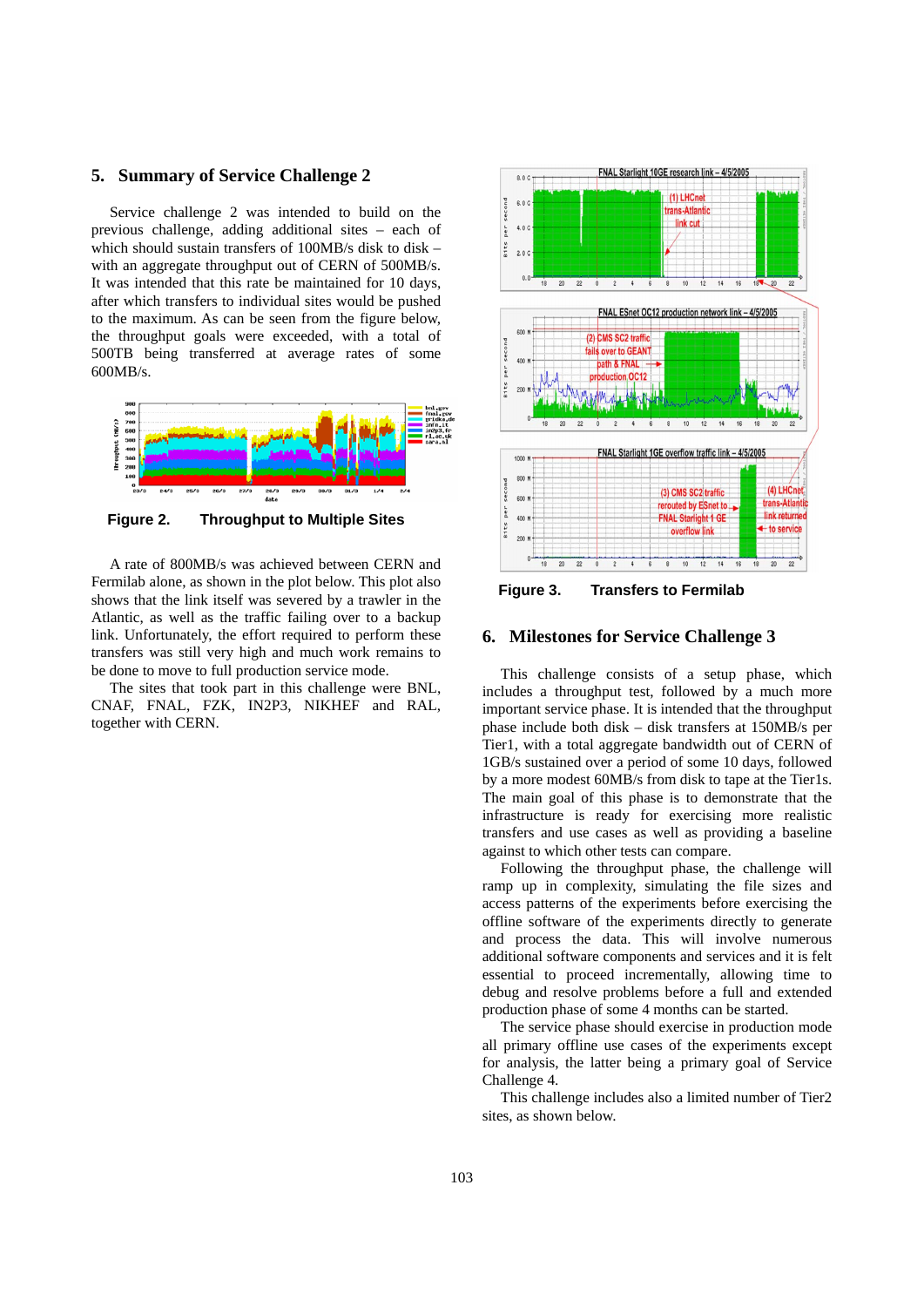| <b>Site</b>      | Tier1            | <b>Experiment</b> |  |  |
|------------------|------------------|-------------------|--|--|
| Bari, Italy      | CNAF, Italy      | <b>CMS</b>        |  |  |
| Turin, Italy     | CNAF, Italy      | Alice             |  |  |
| DESY,            | FZK.             | ATLAS, CMS        |  |  |
| Germany          | Germany          |                   |  |  |
| Lancaster, UK    | RAL, UK          | <b>ATLAS</b>      |  |  |
| London, UK       | RAL, UK          | <b>CMS</b>        |  |  |
| ScotGrid, UK     | RAL, UK          | <b>LHCb</b>       |  |  |
| <b>US</b> Tier2s | <b>BNL, FNAL</b> | ATLAS / CMS       |  |  |

**Table 2. Initial Tier2 Sites for SC3** 

As the role of the Tier2 sites in this challenge will be mainly the production and processing of simulated data, and as significant compute resources are required for this purpose, rather modest data rates between the Tier2 and Tier1 sites are expected. Instead, the main focus will be on functionality and reliability with the aim of demonstrating reliable file transfer rather than high throughput. The following table shows the resources required – in kSI2K seconds – to reconstruct and simulate proton proton and heavy ion events for the different experiments (LHCb has no heavy ion programme). Given that Tier2 sites currently provide between 10 and 1000 kSI2K years and that the event size involved is around 2.5MB (ATLAS raw + reconstructed simulated event) it is simply not possible to generate a high data rate from Tier2 sites to the Tier2 sites – where the output of the simulation is archived – even if all compute resources at the Tier2s are devoted to this task.

**Table 3. Resources Required for Simulation** 

|                | ALICE |         | ATLAS CMS | ÆС |
|----------------|-------|---------|-----------|----|
|                | pp    | $Pb-Pb$ | pp        |    |
| reconstruction |       | 5.4 675 |           |    |
| simulation     | 35    | 15000   | 00        |    |

#### **7. Overview of Service Challenge 4**

Service challenge 4 needs to demonstrate that all of the offline data processing requirements expressed in the experiments' Computing Models, from raw data taking through to analysis, can be handled by the Grid at the full nominal data rate of the LHC. All Tier1 sites need to be involved, together with the majority of the Tier2s. The challenge needs to successfully complete at least 6 months prior to data taking. The service that results from this challenge becomes the production service for the LHC and is made available to the experiments for final testing, commissioning and processing of cosmic ray data. The analysis involved is assumed to be batch-style analysis, rather than interactive analysis, the latter expected to be performed primarily "off the Grid". The

setup phase ends with a throughput demonstration sustaining for three weeks the target data rates at each site as defined in the following table. The throughput is measured network-tape at each Tier-1, and disk-network at CERN. The target date for completing the throughput test is end April 2006.

The service phase of Service Challenge 4 will include the basic software components required for the initial LHC data processing service, as defined in the LCG Technical Design Report. The service must be able to support the full computing model of each experiment, including simulation and end-user batch analysis at Tier-2 centres. The service phase is scheduled to operate for four months from May to September 2005.

In parallel, the various centres need to ramp up their capacity to twice the nominal data rates expected from the production phase of the LHC, to cater for backlogs, peaks and so forth. The analysis involved is assumed to be batch-style analysis, rather than interactive analysis, the latter expected to be performed primarily "off the Grid". The total aggregate data rate out of CERN that needs to be supported is double that of Service Challenge 3, namely 2GB/s.

### **8. Initial LHC Service**

The initial LHC service is scheduled to enter operation by end September 2006, capable of handling the full nominal data rate (see Table 2). The service will be used for extended testing of the computing systems of the four experiments, for simulation and for processing of cosmic data. During the following six months each site will build up to the full throughput needed for LHC operation, twice the nominal data rate.

## **9. References**

List and number all bibliographical references in 9 point Times, single-spaced, at the end of your paper. When referenced in the text, enclose the citation number in square brackets, for example [1]. Multiple citations [1, 2] should be in a single set of square brackets.

#### **10. Summary**

The service challenges are a key element of the strategy for building up the LCG services to the level required to fully exploit the physics potential of the LHC machine and the detectors. Starting with the basic infrastructure, the challenges will be used to identify and iron out problems in the various services in a full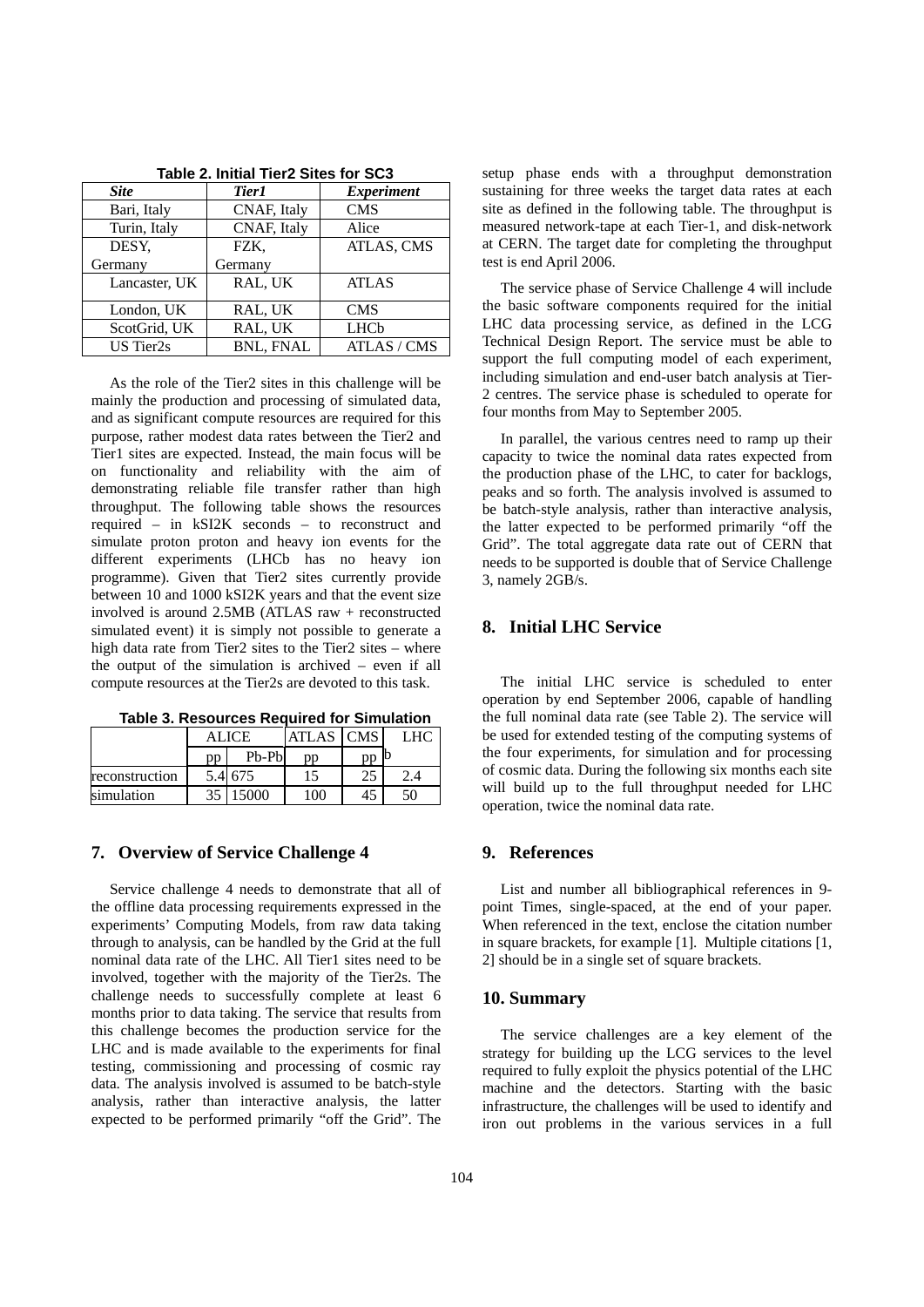production environment. They represent a continuous ongoing activity, increasing step-wise in complexity and scale. The final goal is to deliver a production system capable of meeting the full requirements of the LHC experiments at least 6 months prior to first data taking. Whilst much work remains to be done, a number of parallel activities have been started addressing variously the Tier1/2 issues, networking requirements and the specific needs of the experiments. Whilst it is clear that strong support from all partners is required to ensure success, the experience from the initial service challenges suggest that the importance of the challenges is well understood and that future challenges will be handled with appropriate priority.

#### **11. Acknowledgements**

The work described above involves many individuals, institutes and projects. In particular, the Tier1 sites listed in table 1 have played a significant role in the initial Service Challenges. The contribution of all of these partners is gratefully acknowledged.

Please direct any questions to Jamie Shiers – Jamie.Shiers@cern.ch

CERN, the European Organization for Nuclear Research, has its headquarters in Geneva. At present, its Member States are Austria, Belgium, Bulgaria, the Czech Republic, Denmark, Finland, France, Germany, Greece, Hungary, Italy, Netherlands, Norway, Poland, Portugal, Slovakia, Spain, Sweden, Switzerland and the United Kingdom. India, Israel, Japan, the Russian Federation, the United States of America, Turkey, the European Commission and UNESCO have Observer status.

Brookhaven National Laboratory conducts research in the physical, biomedical, and environmental sciences, as well as in energy technologies and national security, and builds and operates major scientific facilities available to university, industry and government researchers. BNL is operated and managed for the U.S. Department of Energy's Office of Science by Brookhaven Science Associates, a limited-liability company founded by Stony Brook University, the largest academic user of Laboratory facilities, and Battelle, a nonprofit applied science and technology organization.

CCIN2P3, the Computing Center of the National Institute of nuclear physics and particle physics is located in Lyon, France. Its main mission is to provide computing resources and storage of experimental data to the physicists of the Institute involved in the major experiments of the discipline and particularly in international collaborations. In the field of grid computing, CCIN2P3 is one of the leaders of the French grid effort and is deeply involved in the main European grid projects for science.

Fermi National Accelerator Laboratory is located in Batavia, Illinois, USA. Fermilab is operated by Universities Research Association, Inc., a consortium of 90 research universities, for the United States Department of Energy's Office of Science.

Forschungszentrum Karlsruhe, a member of the Helmholtz Gemeinschaft Deutscher Forschungszentren (HGF), constructs and operates the GridKa computing center for the German particle physics community and is the designated German Tier 1 for the LHC.

INFN-CNAF is the National Center for Research and Development in Technology, Computer Science and Data Transmission of INFN (Istituto Nazionale di Fisica Nucleare), and is the major computing facility of the INFN grid infrastructure. INFN, Italy's national nuclear physics institute, supports, coordinates and carries out scientific research in sub-nuclear, nuclear and astroparticle physics and is involved in developing relevant technologies and a significant outreach program.

SARA is the National Center for Computing and Networking Services and NIKHEF is the National Institute for Nuclear Physics and High Energy Physics in the Netherlands. The two institutes have joined forces to become an important LHC data storage and analysis center. The Advanced Internet Research Group of the University of Amsterdam has strongly contributed to this Service Challenge in manpower and equipment.

The UK Council for the Central Laboratory of the Research Councils (CCLRC) works with the other UK research councils to set future priorities that meet UK science needs. It also operates three world class research centres: the Rutherford Appleton Laboratory in Oxfordshire, the Daresbury Laboratory in Cheshire and the Chilbolton